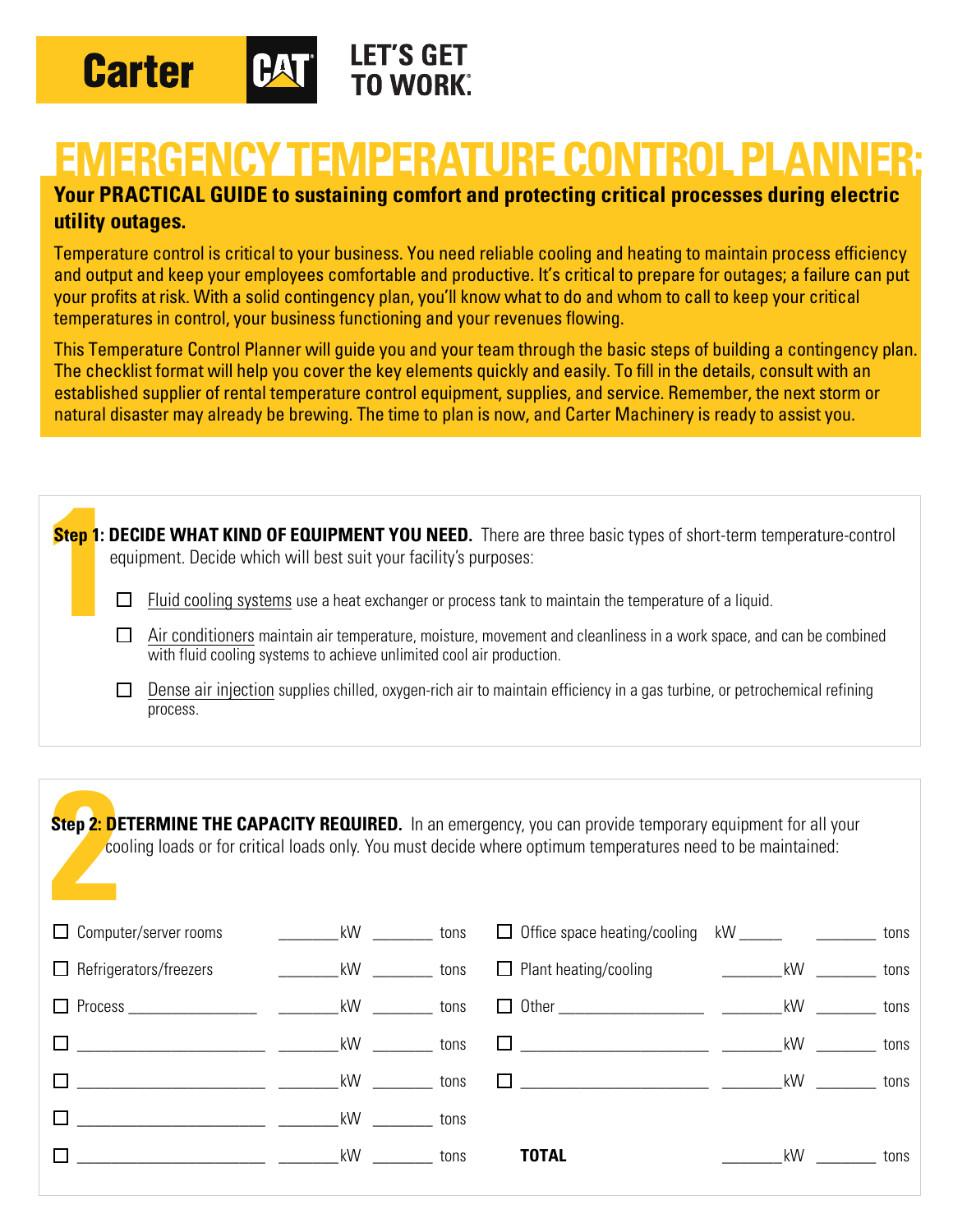| with your temperature control rental equipment supplier, including:                                                                                                                                                                                      | <b>Step 3: CONSIDER SITE-SPECIFIC REQUIREMENTS.</b> There are a number of factors you will need to consider and discuss |  |
|----------------------------------------------------------------------------------------------------------------------------------------------------------------------------------------------------------------------------------------------------------|-------------------------------------------------------------------------------------------------------------------------|--|
| $\Box$ Approximate length of time<br>equipment will be needed.                                                                                                                                                                                           | $\Box$ Amount of fluid pressure on the chiller.                                                                         |  |
| $\Box$ Electric power supply voltage.                                                                                                                                                                                                                    | $\Box$ Kind of fluid running through the chiller.                                                                       |  |
| $\Box$ Supply temperature required.                                                                                                                                                                                                                      |                                                                                                                         |  |
| $\Box$ Return temperature required.                                                                                                                                                                                                                      | $\Box$ Contaminants present in the fluid.                                                                               |  |
| $\Box$ Chilled fluid flow rate required.                                                                                                                                                                                                                 |                                                                                                                         |  |
|                                                                                                                                                                                                                                                          |                                                                                                                         |  |
|                                                                                                                                                                                                                                                          |                                                                                                                         |  |
| Step 4: DETERMINE THE NECESSARY EQUIPMENT FEATURES. There are many kinds of temperature control<br>equipment on the rental market. You can choose from a variety of features to suit your site's specific<br>requirements. Features to consider include: |                                                                                                                         |  |
| CHILLERS                                                                                                                                                                                                                                                 |                                                                                                                         |  |
|                                                                                                                                                                                                                                                          |                                                                                                                         |  |

- $\Box$  Standard connections provide fast, easy, flexible hookup to the existing system.
- $\Box$  Air cooled eliminates cost of water treatment, cooling tower inspections, additional piping.
- $\Box$  Water cooled for larger tonnage applications with low kW/ton power usage.
- $\Box$  Variable-flow water pumps accommodate a wide range of cooling and head requirements.
- $\Box$  Computerized controls enable hands-free starting and stopping.
- $\Box$  Motor-control center with disconnect switches ensures full compliance with NEC or CE codes.

AIR HANDLERS & SELF-CONTAINED AIR CONDITIONING UNITS

- $\Box$  Multiple air supply and return connections provide maximum on-site flexibility.
- $\Box$  Variable-frequency drive enables airflow adjustments to suit the application. (Smaller units may use adjustable inlet guide vanes.)
- $\Box$  Double-wall construction with insulation reduces noise for employee comfort and compliance with noise ordinances and regulations.
- $\Box$  Heating elements provide precise control of temperature and relative humidity in heating and cooling applications.

ALL TEMPERATURE CONTROL UNITS

- $\Box$  Sound attenuation is recommended if your facility is close to homes or other businesses. Ask for ratings below 92 db(A) at full load. Ratings as low as 70-72 db(A) available.
- $\Box$  Sight gauges simplify monitoring of critical fluid levels.
- $\square$  Security features such as lockable doors, interior-mounted oil/water drains, and hidden exterior fuel drains help prevent tampering.
- $\Box$  Fuel priming pump facilitates start-up after transport.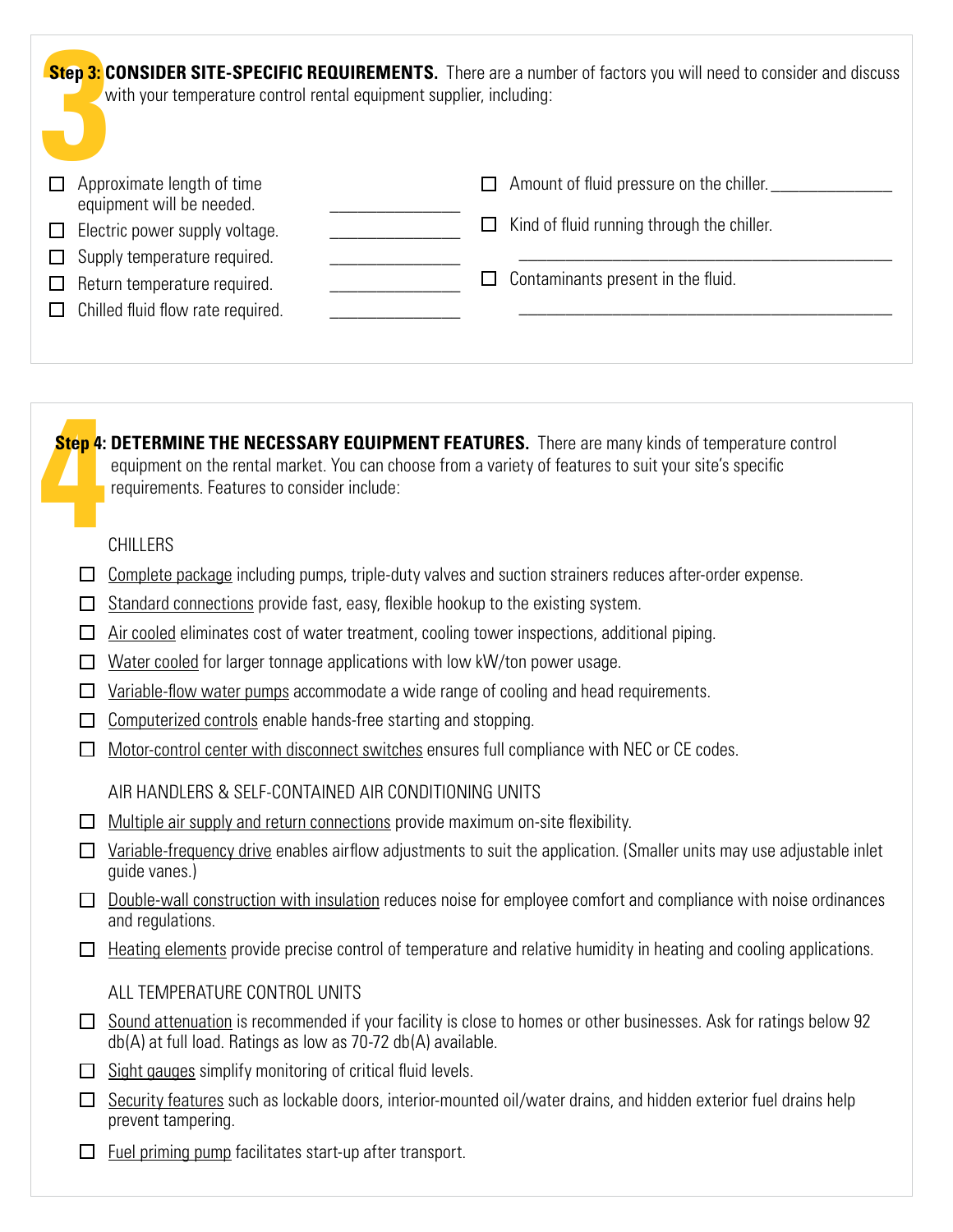| Step 5: IDENTIFY REQUIRED ANCILLARY EQUIPMENT & ACCESSORIES. Determine which accessories your<br>installation will require, and the quantities, sizes or capacity of each. |  |                               |  |  |
|----------------------------------------------------------------------------------------------------------------------------------------------------------------------------|--|-------------------------------|--|--|
|                                                                                                                                                                            |  | Hoses<br>$\Box$               |  |  |
| Cooling towers                                                                                                                                                             |  | Hose ramps<br>⊔               |  |  |
| Air handlers                                                                                                                                                               |  | Valves                        |  |  |
| Heat exchangers                                                                                                                                                            |  | Oil-free air compressors<br>П |  |  |
| Circulation tanks                                                                                                                                                          |  | Generators                    |  |  |
| Ductwork                                                                                                                                                                   |  | Other                         |  |  |
| <b>Diffusers</b>                                                                                                                                                           |  |                               |  |  |
| Pumps                                                                                                                                                                      |  |                               |  |  |
|                                                                                                                                                                            |  |                               |  |  |

| Step 6: PLAN THE LOGISTICS OF DELIVERY AND OPERATION. Your equipment supplier must be able to deliver and<br><b>Planning considerations must include:</b><br>$\Box$ Environmentally sound location away from drains,<br>work areas and residences.<br>$\Box$ Location with adequate surrounding open space.<br>$\Box$ Location away from traffic, trees and obstructions.<br>$\Box$ Level, paved area for parking.<br>$\Box$ Identification of connection points. | park the chillers or air conditioners where they will be easily accessible for connecting, operating, servicing and fueling.<br>$\Box$ Designated access route for delivery.<br>$\Box$ Openings for hoses, piping, ductwork (louvers,<br>weatherhead, access door).<br>$\Box$ Planned route for hoses, piping, ductwork inside and<br>outside the building.<br>$\Box$ Security fencing. |
|-------------------------------------------------------------------------------------------------------------------------------------------------------------------------------------------------------------------------------------------------------------------------------------------------------------------------------------------------------------------------------------------------------------------------------------------------------------------|-----------------------------------------------------------------------------------------------------------------------------------------------------------------------------------------------------------------------------------------------------------------------------------------------------------------------------------------------------------------------------------------|

| rental dealership that has the equipment and accessories you need and personnel qualified to provide: | Step 7: CHOOSE YOUR TEMPERATURE CONTROL EQUIPMENT SUPPLIER. To implement a successful plan, look for a |
|-------------------------------------------------------------------------------------------------------|--------------------------------------------------------------------------------------------------------|
| Well maintained and pre-tested equipment.                                                             | Staff qualified to deliver turnkey service and technical                                               |
| Rental units in stock that meet your load requirements.                                               | support.                                                                                               |
| Modern, emissions-compliant equipment designed for                                                    | Experience in your industry.                                                                           |
| rental use.                                                                                           | Capability to train your staff.                                                                        |
| Complete ancillary equipment in stock.                                                                | Flexible financial options that include weekly and                                                     |
| Ability to deliver to meet your time constraints.                                                     | monthly rental contracts; Rental Purchase Options.                                                     |
| Quick, efficient delivery and pickup.                                                                 | Pre-approved credit arrangements.                                                                      |
| Spare parts inventory in stock.                                                                       | 24-hour response including weekends and holidays.                                                      |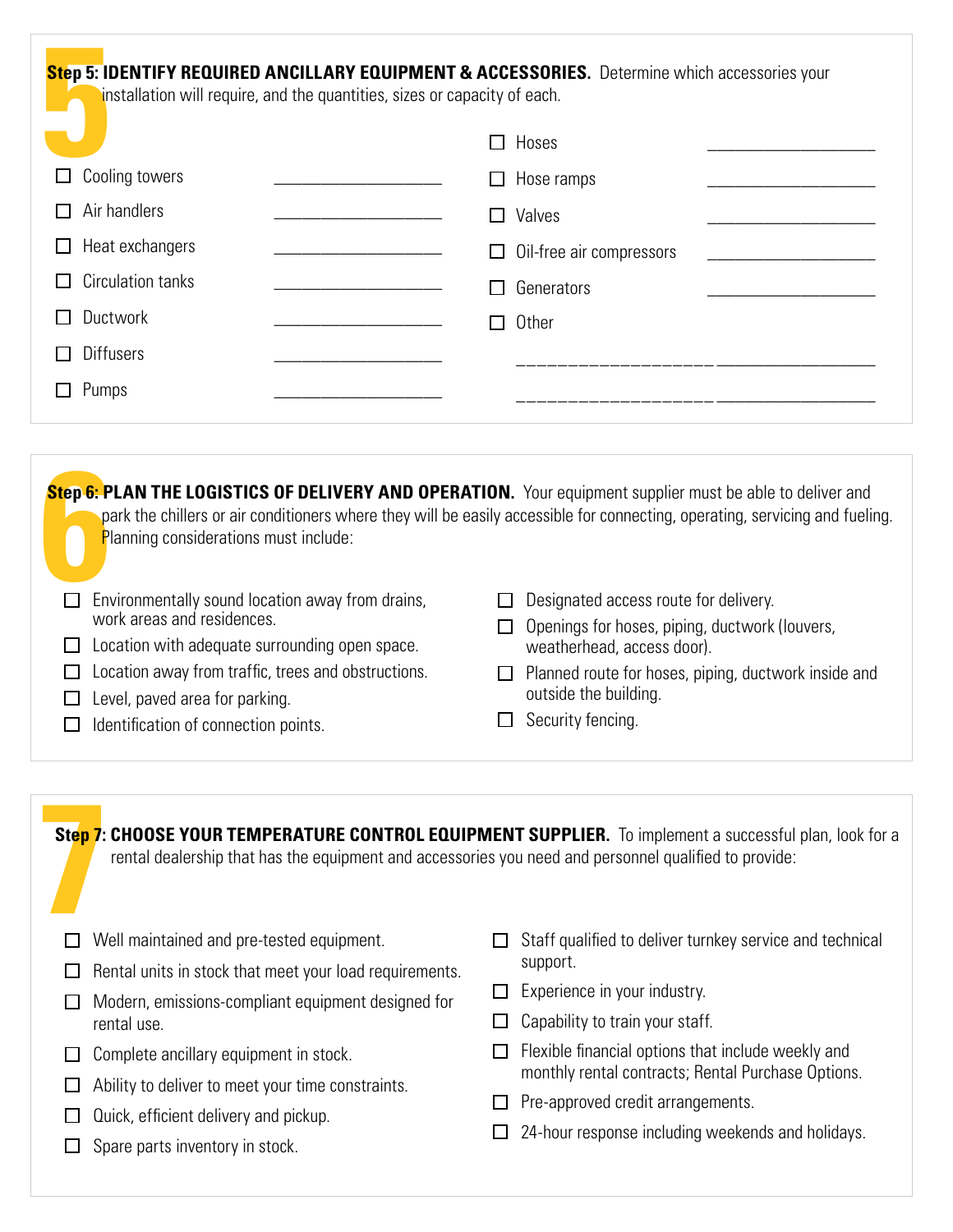| Step 8: PROVIDE FOR GENERATOR FUELING IF APPLICABLE. A reliable fuel supply is essential for emergency<br>operation. You should arrange for fuel service in advance, ideally through your rental equipment supplier, or through<br>another source if necessary. Considerations include: |                                                                                                                                                                                                         |  |  |  |  |  |
|-----------------------------------------------------------------------------------------------------------------------------------------------------------------------------------------------------------------------------------------------------------------------------------------|---------------------------------------------------------------------------------------------------------------------------------------------------------------------------------------------------------|--|--|--|--|--|
| l 1                                                                                                                                                                                                                                                                                     | Tank capacity. Determine the fuel consumption rate of the generator set that powers your temperature<br>control system. The unit should be able to operate for at least eight hours between refuelings. |  |  |  |  |  |
|                                                                                                                                                                                                                                                                                         | Auxiliary fuel. Having an auxiliary fuel tank enables longer runs between refuelings.                                                                                                                   |  |  |  |  |  |
|                                                                                                                                                                                                                                                                                         | Delivery access. Make sure you can provide a clear and easily navigable access route for fuel delivery<br>vehicles.                                                                                     |  |  |  |  |  |
|                                                                                                                                                                                                                                                                                         | Spill containment. Regulations typically require containment equal to 110% of tank capacity.                                                                                                            |  |  |  |  |  |
| ப                                                                                                                                                                                                                                                                                       | Credit approval. Prior credit approval from the fuel supplier is essential to keep emergency operations on<br>track.                                                                                    |  |  |  |  |  |
|                                                                                                                                                                                                                                                                                         |                                                                                                                                                                                                         |  |  |  |  |  |

**Step 9: Step 9: CONDUCT A DRY RUN.** Practice makes perfect. If you want your plan to work in a real emergency, you must practice its execution beforehand. Stage a drill in which your team and, ideally, your equipment supplier run through the plan step by step, just as if an emergency were really happening.

 $\Box$  Make sure that each person fully understands his or her role in the event of an actual equipment outage.

 $\Box$  Estimate how long it takes from the time the temperature control system goes down until your emergency temperature control system is back on line.

**Step 10: DESIGNATE EMERGENCY PERSONNEL.** On the enclosed sheet, list the key contacts who will be in charge during emergencies and shutdowns. Make this list accessible to your team members and keep it up-to-date. Be sure to include a primary contact and alternate for each of the following job functions:

 $\Box$  In-house operations / maintenance  $\Box$  IT, security, data recovery  $\square$  Electric utility representative

 $\Box$  Rental equipment representative  $\Box$  Equipment hookup

 $\square$  Equipment operation

Process engineer or contractor □ Electrical engineer or contractor  $\Box$  Fuel supplier

**A FINAL WORD.** We are a supplier of complete temperature control systems for emergencies, special events, planned shutdowns and other short-term events. Our engineers and field technicians are experienced in applications of every size, in every sector. We are prepared to answer your questions about temperature control contingency planning and to be your business partner the next time the need arises.

**For more information, call or click today.**



**800.835.1166 www.CarterMachinery.com/power-systems/power-rentals/**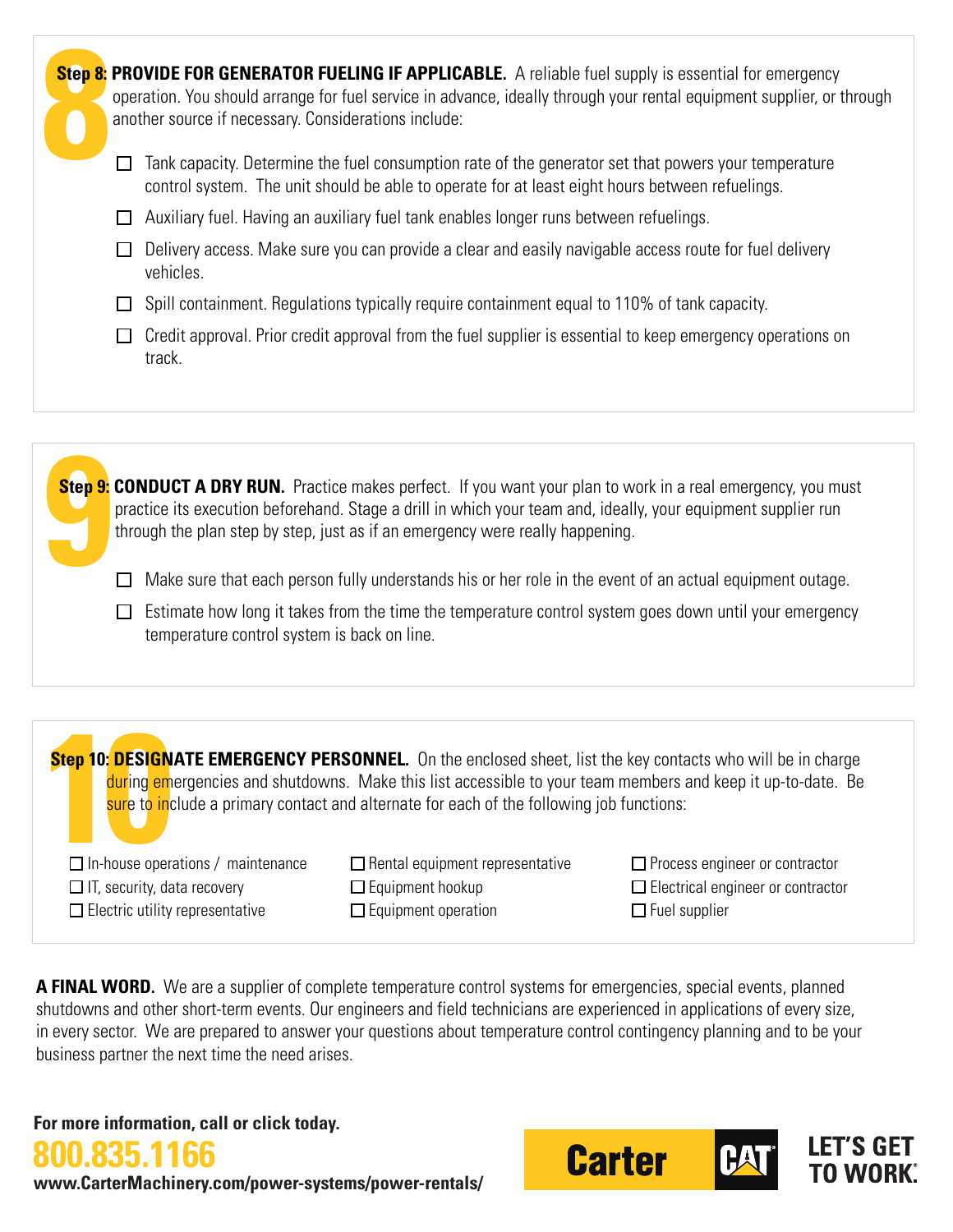| <b>EMERGENCY PERSONNEL</b><br><b>NAME &amp; FUNCTION</b> | <b>E-MAIL</b> |                     |                     |                   |
|----------------------------------------------------------|---------------|---------------------|---------------------|-------------------|
|                                                          |               | <b>OFFICE PHONE</b> | <b>MOBILE PHONE</b> | <b>HOME PHONE</b> |
|                                                          |               |                     |                     |                   |
|                                                          |               |                     |                     |                   |
|                                                          |               |                     |                     |                   |
|                                                          |               |                     |                     |                   |
|                                                          |               |                     |                     |                   |
|                                                          |               |                     |                     |                   |
|                                                          |               |                     |                     |                   |
|                                                          |               |                     |                     |                   |
|                                                          |               |                     |                     |                   |
|                                                          |               |                     |                     |                   |
|                                                          |               |                     |                     |                   |
|                                                          |               |                     |                     |                   |
|                                                          |               |                     |                     |                   |
|                                                          |               |                     |                     |                   |
|                                                          |               |                     |                     |                   |
|                                                          |               |                     |                     |                   |
|                                                          |               |                     |                     |                   |
|                                                          |               |                     |                     |                   |
|                                                          |               |                     |                     |                   |
|                                                          |               |                     |                     |                   |
|                                                          |               |                     |                     |                   |
|                                                          |               |                     |                     |                   |
|                                                          |               |                     |                     |                   |
|                                                          |               |                     |                     |                   |
|                                                          |               |                     |                     |                   |
|                                                          |               |                     |                     |                   |
|                                                          |               |                     |                     |                   |
|                                                          |               |                     |                     |                   |
|                                                          |               |                     |                     |                   |
|                                                          |               |                     |                     |                   |

**For more information, call or click today.**